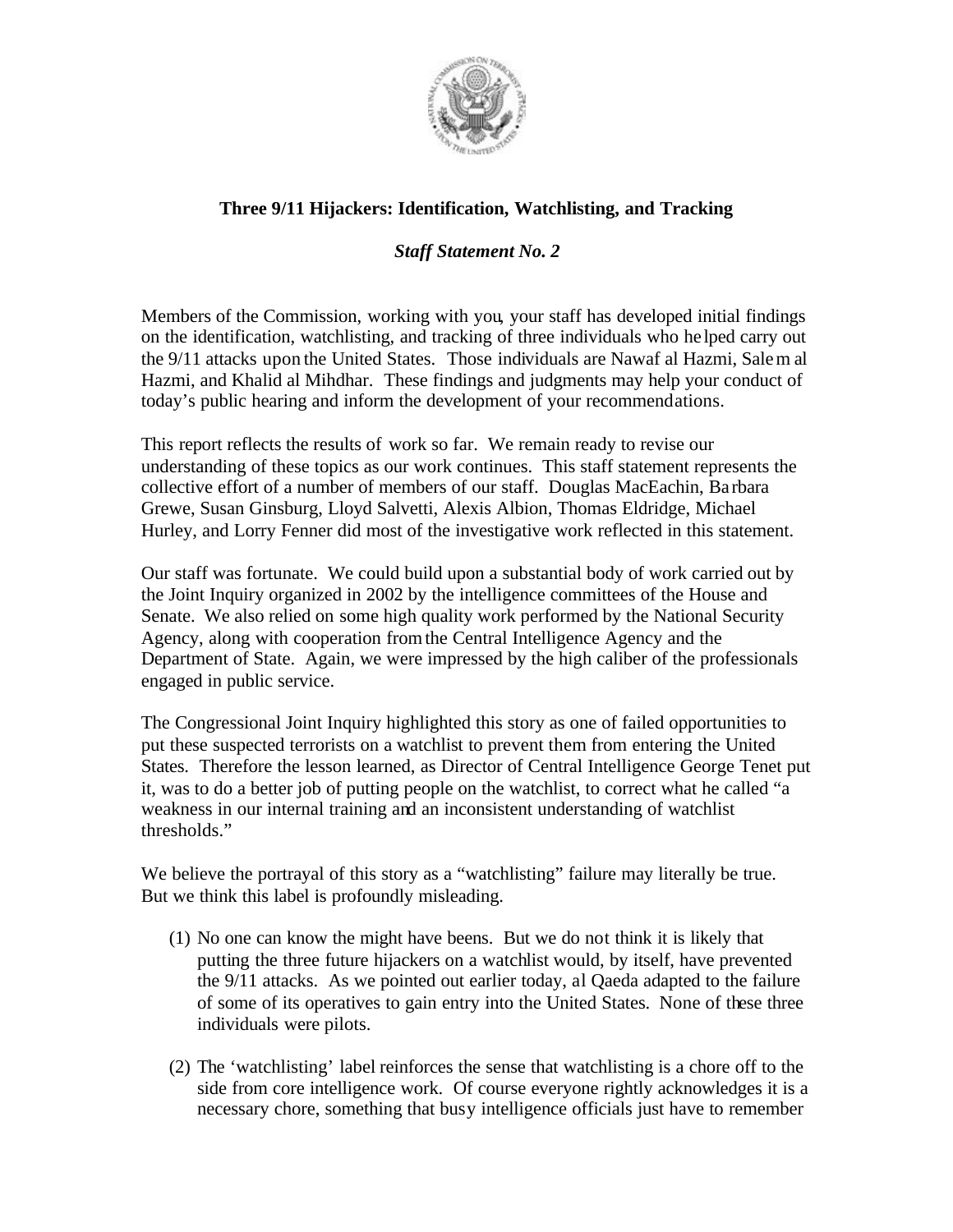to do. Yet they did not see it as an integral part of their own intelligence work. The opportunity to prevent the attacks would not have arisen just from preventing these people from entering the United States. It would have come from intelligence work that used watchlisting as a tool.

(3) The watchlisting label also distorts the analysis of accountability. It tends to cast a harsh light on whether one or two people at Headquarters did their job. That focus may be unfair. It is certainly too narrow.

We suggest instead that the watchlisting failure was just one symptom of a larger intelligence failure. The failure raises questions for the Commission about the CIA's and the Intelligence Community's management of transnational intelligence operations.

We will do what we can to reconstruct this story, given the appropriate constraints on what can be said about such topics in public. It is detailed, but the details are essential.

### **The Initial Lead and the Hindsight Issue**

The lead in this case came from the analysis of communications by the National Security Agency, or NSA. The NSA, and the intelligence community, obtains what it calls "signals intelligence," or SIGINT. Some sources relevant to this case are no longer operational. We are therefore able to say a little more about it now without disclosing any of the details about the methods used to collect such intelligence.

The Intelligence Community obtained additional sources after the Embassy bombings in East Africa. These particular sources were important. They offered insight into a larger al Qaeda network in the Middle East and were linked directly to the East Africa bombings.

In late 1999, NSA analyzed communications associated with a man named Khalid, a man named Nawaf, and a man named Salem. NSA analysts at the time thought Salem was Nawaf's younger brother. They were right.

We now know Nawaf was in Karachi, Pakistan; Khalid was in Yemen; Nawaf planned to leave Karachi on January 2; and they were making plans to meet in Malaysia. Nawaf planned to leave Karachi on January 2. By early on December 31, Pakistani time, U.S. officials in Islamabad, Pakistan's capital, were following the situation.

At this point the relevant working-level officials in the Intelligence Community knew little more than this. But they correctly concluded that "Nawaf" and "Khalid" may be part of "an operational cadre" and that "something nefarious might be afoot."

We believe every available resource should have been devoted to learning who these people were, and trying to spot and track them.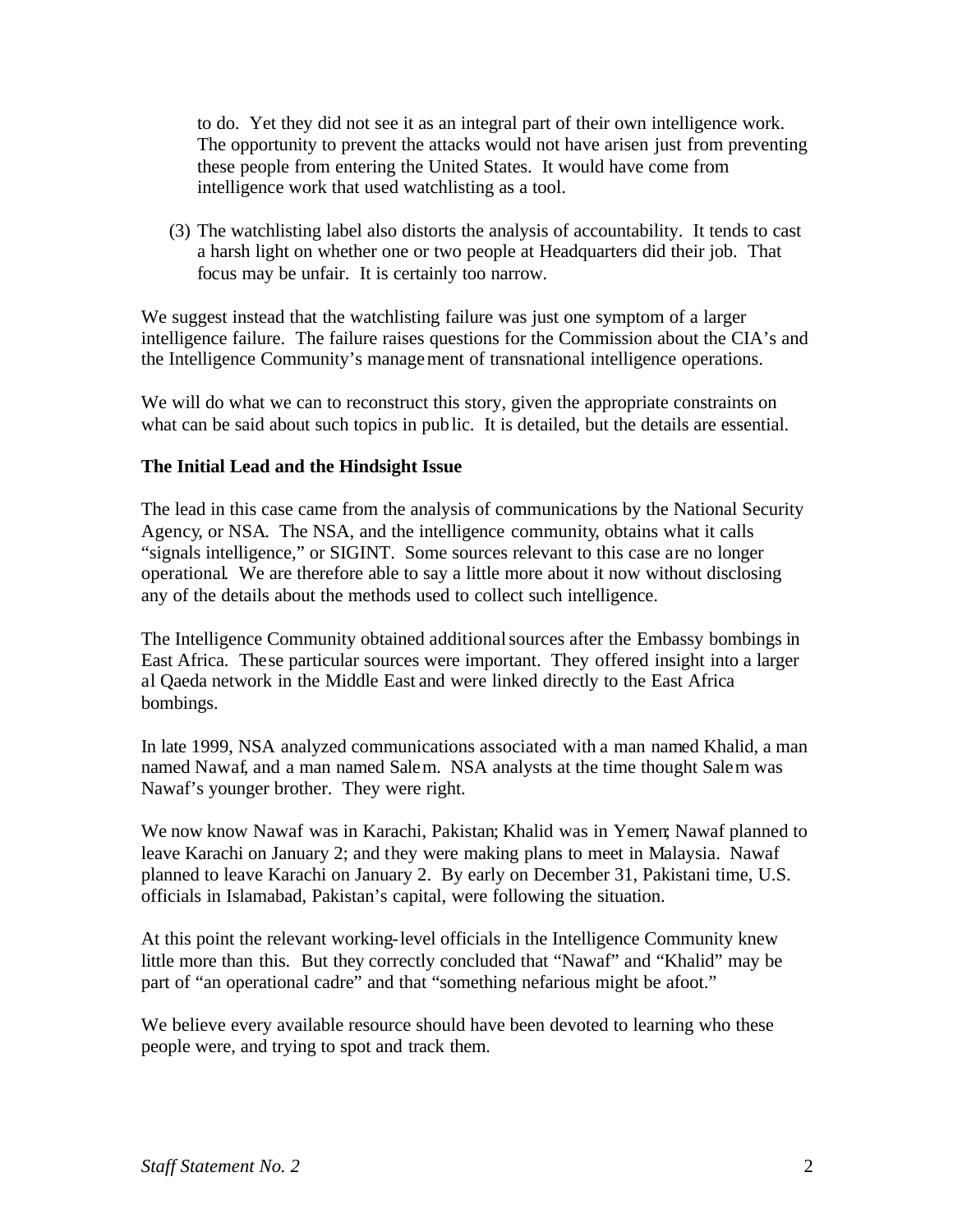- -- NSA did not think it was its job to initiate this research on its own. It saw itself as an agency to support consumers, such as CIA. It tried to respond energetically to any request made of them. But it tends to wait to be asked.
- -- If NSA had been asked to try to identify these people, NSA would have started by checking its own database of earlier information from these same sources. Some of this information had been reported and disseminated around the community. Some had not. But it was all readily accessible in NSA's database. NSA's analysts would promptly have discovered who Nawaf was, that his full name was Nawaf al Hazmi, and that he was an old friend of Kha lid.
- -- NSA analysts also could then have readily inferred that Salem might be named Salem al Hazmi.
- -- But NSA was not asked to do this work, at least not until much, much later.

Some might say that such comments display 20/20 hindsight, elevating the importance of these reports out of hundreds of items. This is a reasonable argument. But in this case we think our critique is fair, and not distorted by hindsight. Why?

- -- At the end of 1999 and in early 2000, the period of the Millennium Alert, the danger from al Qaeda was, by all accounts, the number one national security priority of the United States. It was a focus of practically daily meetings by the top officials of the government.
- -- These particular sources of information were especially important ones. Their links to al Qaeda were, in the words of one cable, "notorious." They had been linked directly with the East Africa Embassy attacks. The relevant analysts have told us that, at the time, these sources were among the very best on al Qaeda.

The Intelligence Community had reported that Nawaf and Khalid were deploying to meet in Kuala Lumpur.

### **Kuala Lumpur**

Following up on intelligence, U.S. officials were active in Yemen and in the United Arab Emirates, where Khalid would get his connecting flight. Other information reinforced the picture of an emerging operation of some kind, and Salem's plans to arrive in Yemen soon.

Nawaf, Khalid, and now Salem made further arrangements. Nawaf made plans to arrive in Malaysia on January 4. The Intelligence Community thought Nawaf was still in Pakistan and was not leaving there until the 4<sup>th</sup>. Other officials could have worked on logical flight itineraries and perhaps realized that Nawaf could—and probably did—keep to his original plan, leaving Pakistan for Southeast Asia on January 2. He then planned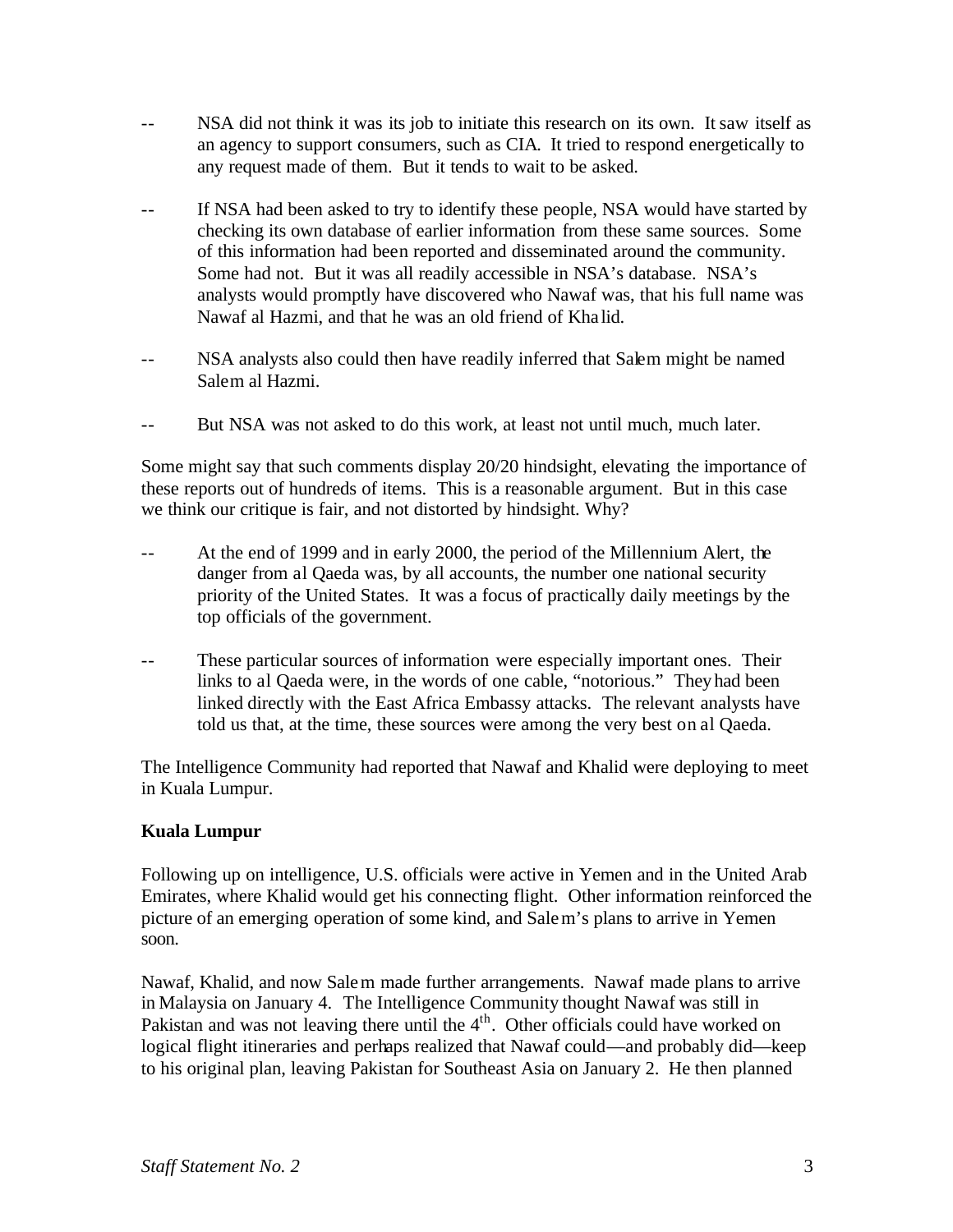to—and did—leave his Asian stopover (probably Singapore) for Kuala Lumpur on January 4.

This detail matters because it meant that a possible opportunity to check and track Nawaf's departure from Pakistan had already been lost. Officials in Pakistan tried to do this on the  $4<sup>th</sup>$ . They had already missed Nawaf.

On January 3 both CIA Headquarters and U.S. officials around the world began springing energetically into action. With the information about Khalid's travel itinerary, U.S. officials in Yemen, the United Arab Emirates, and Malaysia performed as well as could be hoped. Longstanding efforts to build relationships with friendly foreign services paid dividends.

Though they had missed Nawaf, officials had more success in tracking Khalid. He was identified as Khalid al Mihdhar. His Saudi passport was photocopied. It showed he had a visa to visit the United States. U.S. officials in Jeddah quickly confirmed that their post had issued this visa in April 1999.

Khalid al Mihdhar was tracked as he arrived at Kuala Lumpur on January 5. He and other Arabs, still unidentified, were surveilled as they congregated in the Malaysian capital. On January 5 CIA headquarters notified officials around the world that "we need to continue the effort to identify these travelers and their activities … to determine if there is any true threat posed …." This same cable said the FBI had been notified. The cable also asserts that Mihdhar's travel documents also were given to the FBI. The weight of available evidence does not support that latter assertion.

At this point the case was considered important enough to mention in the regular updates on al Qaeda being given to the top officials in the U.S. government. On January 3 and 5 the head of CIA's unit on al Qaeda apparently briefed his bosses on these developments as part of his regular daily updates. These updates, which included other ongoing operational developments, were usually reviewed every day by Director Tenet and by the National Security Adviser, Sandy Berger. On January 5 and 6, the Director of the FBI, Louis Freeh, and other top FBI officials were briefed on the operation as one of their regular updates and were told, correctly, that CIA was in the lead and that CIA had promised to let FBI know if an FBI angle to the case developed.

On January 6 two of the Arabs being tracked in Malaysia left for new destinations, one in Thailand and another in Singapore. After the fact, efforts were made to track them. U.S. officials in Kuala Lumpur wondered if one of these Arabs was the still mysterious Nawaf. Both returned to Kuala Lumpur within the next 24 hours, though the authorities did not know it at the time. The two individuals apparently were Nawaf al Hazmi and an individual now known as Khallad bin Attash. We'll discuss Khallad again in a moment.

On January 7, and then again on January 10, CIA headquarters notified the field that it had run searches on the names it had so far about this case and said these searches produced no "hits." Headquarters was trying to support the operations in the field. The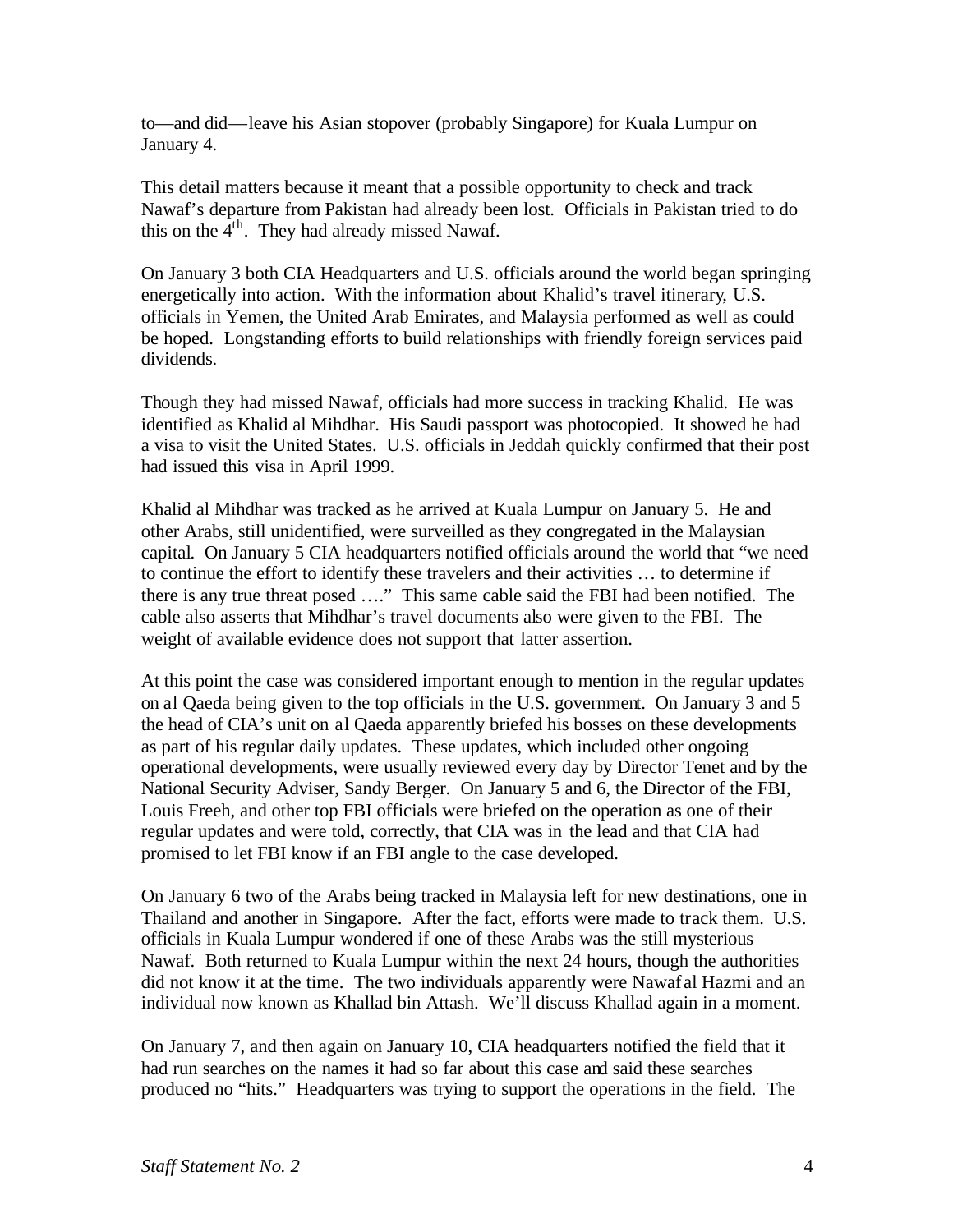field had given them information about people being tracked. Headquarters had checked CIA's own database and had found nothing.

These headquarters officials had not checked the databases at NSA or specifically asked NSA to do so. As mentioned earlier, if NSA had done this job its analysts would quickly have identified "Nawaf" as Nawaf al Hazmi. Someone then could have asked the State Department to check that name too. State would promptly have found its own record on Nawaf al Hazmi. That record would have shown that he too had been issued a visa to visit the United States. They would have learned that the visa had been issued at the same place—Jeddah—and on almost the same day as the one given to Khalid al Mihdhar. But none of this was known at the time.

On January 8, surveillance reported that three of the Arabs under surveillance suddenly left Kuala Lumpur on a short flight to Bangkok, traveling together. U.S. officials in Kuala Lumpur asked U.S. officials in Bangkok for help. The next day, Headquarters, noticing what was going on and working on a Sunday, backed up Kuala Lumpur's message with another message, marked NIACT Immediate. That meant the incoming cable would alert the duty officer and insure that it was read and acted upon regardless of the hour.

Kuala Lumpur was able to identify one of the travelers as Khalid al Mihdhar. After the flight left they learned that one of his companions had the name Alhazmi. Remember that the officials did not have information that would have allowed them to put that last name together with the name they did know about—Nawaf.

About the third person all they had was part of a name. It was part of the name of the alias being used by Khallad bin Attash. "Khallad" is a nickname, the Arabic word for 'silver,' and refers to Khallad's artificial leg. Khallad was then traveling under an alias. One reason he may have been traveling around East Asia at this time is that he may have been helping to plan possible hijackings on aircraft, perhaps in connection with an early idea for what would become the 9/11 plot. Khallad also had completed his work in helping plan the destruction of a U.S. warship visiting Yemen, the U.S.S. The Sullivans. The attack had just failed -- unnoticed. The boat filled with explosives had sunk. Only the terrorists knew what had gone wrong. Almost everything was salvaged and prepared for another day. Khallad would later be a principal planner in the next try, nine months later. That was the October 2000 attack on another U.S. ship visiting Yemen, the U.S.S. Cole, an attack which almost sank the warship and did kill 17 American sailors.

#### **Bangkok and Beyond**

The information came to Bangkok too late to track these travelers as they came in. Had authorities in Bangkok already been alerted for Khalid al Mihdhar as part of a general regional or worldwide alert, they might have tracked him coming in. Had they been alerted to look for a possible companion named Nawaf, they might have noticed him too, and even tracked Khallad as well. Instead the authorities were alerted only after Kuala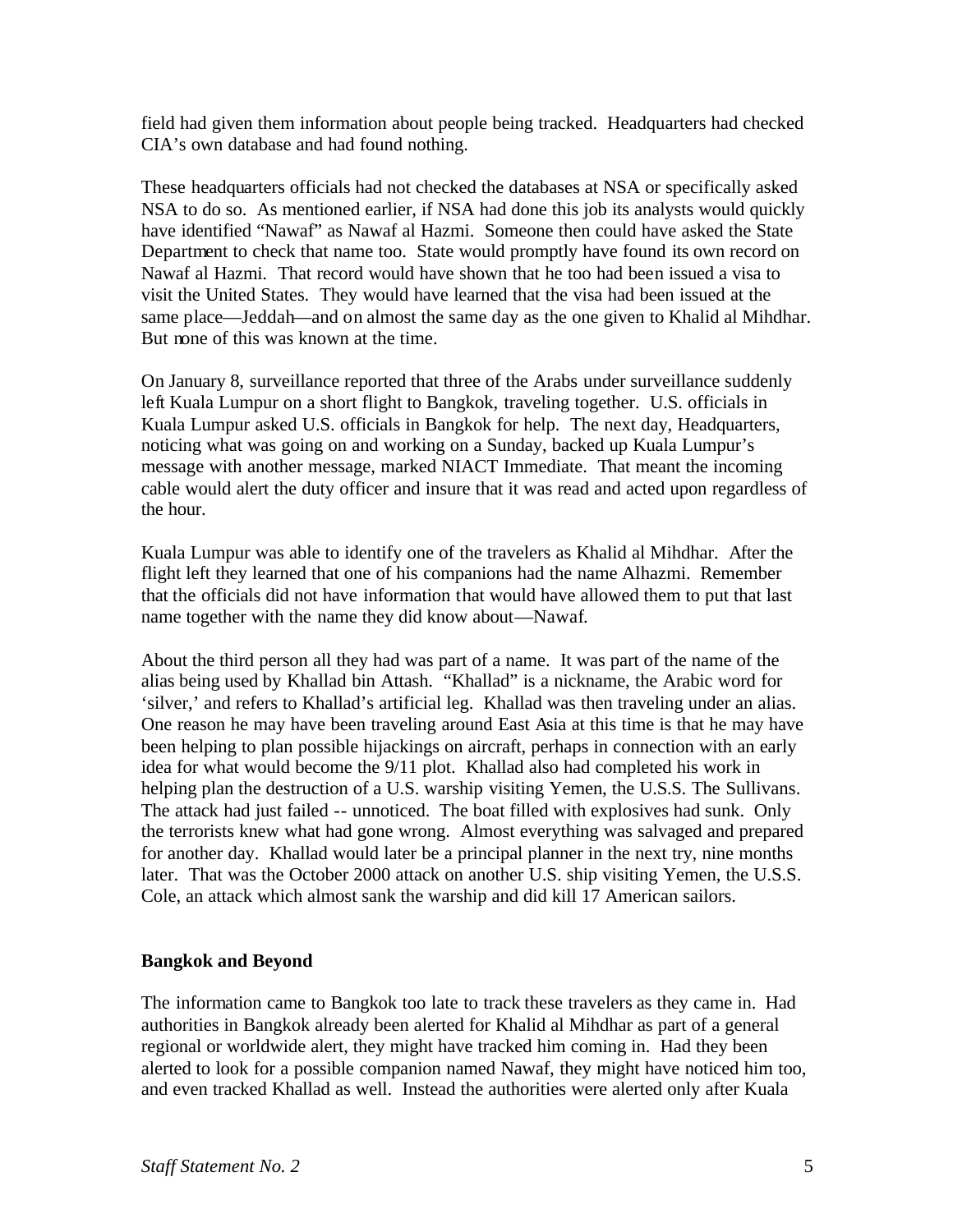Lumpur sounded the alarm. By that time the travelers had already disappeared into the streets of Bangkok. We now know that two other al Qaeda operatives then flew to Bangkok to meet with Khallad in order to pass him money. Some of this money was reportedly given to Hazmi and Mihdhar for their upcoming work in the U.S. None of this was known at the time.

On January 12 the head of the CIA's al Qaeda unit updated his bosses that surveillance in Kuala Lumpur was continuing. He may not have known that in fact the Arabs had dispersed and the tracking was falling apart. U.S. officials in Bangkok regretfully reported the bad news on January 13. The names they had were put on a watchlist in Bangkok, so that Thai authorities might notice if they left the country.

U.S. intelligence did learn that one of the travelers was using the name that was Khallad's alias. Kuala Lumpur promptly asked for more information and agreement "to share that information for watch-listing purposes." There was no apparent response, and Kuala Lumpur did not follow through on its own watchlisting ideas.

On January 14 the head of the CIA's al Qaeda unit updated his bosses that officials were continuing to track the suspicious individuals who had now dispersed to various countries. Unfortunately, there is no evidence of any tracking efforts actually being undertaken by anyone after the Arabs disappeared into Bangkok.

CIA Headquarters asked NSA to put al Mihdhar on that agency's watchlist, which had limited effectiveness. But there was no other effort to consider the onward destinations of these Arabs and set up other opportunities to spot them in case the screen in Bangkok failed. Just from the evidence in Mihdhar's passport, one of those possible destinations and interdiction points would logically have been the United States. Hence this watchlisting effort could have been seen as integral to reviving a faltering tracking effort, quite apart from the other interests involved.

Weeks passed. Meanwhile, NSA would occasionally pass new information generally of a personal nature, associated with Khalid, Salem, Salem's brother (Nawaf), and perhaps Khallad as well. At this time, though the Intelligence Community did not know it, Mihdhar was in San Diego, California.

None of these reports seem to have jogged renewed attention until another matter reminded Kuala Lumpur about the case. That post prodded Bangkok a bit, in February, about what had happened with those missing Arabs.

A few weeks later, in early March 2000, Bangkok responded to Kuala Lumpur's question. It was reported that Nawaf al Hazmi, now identified for the first time with his full name, had departed on January 15, on a United Airlines flight to Los Angeles. We have found no evidence that this information was sent to the FBI.

It was further reported that a person under the name Khallad was using had departed Thailand for the last time on January 20. His destination was Karachi.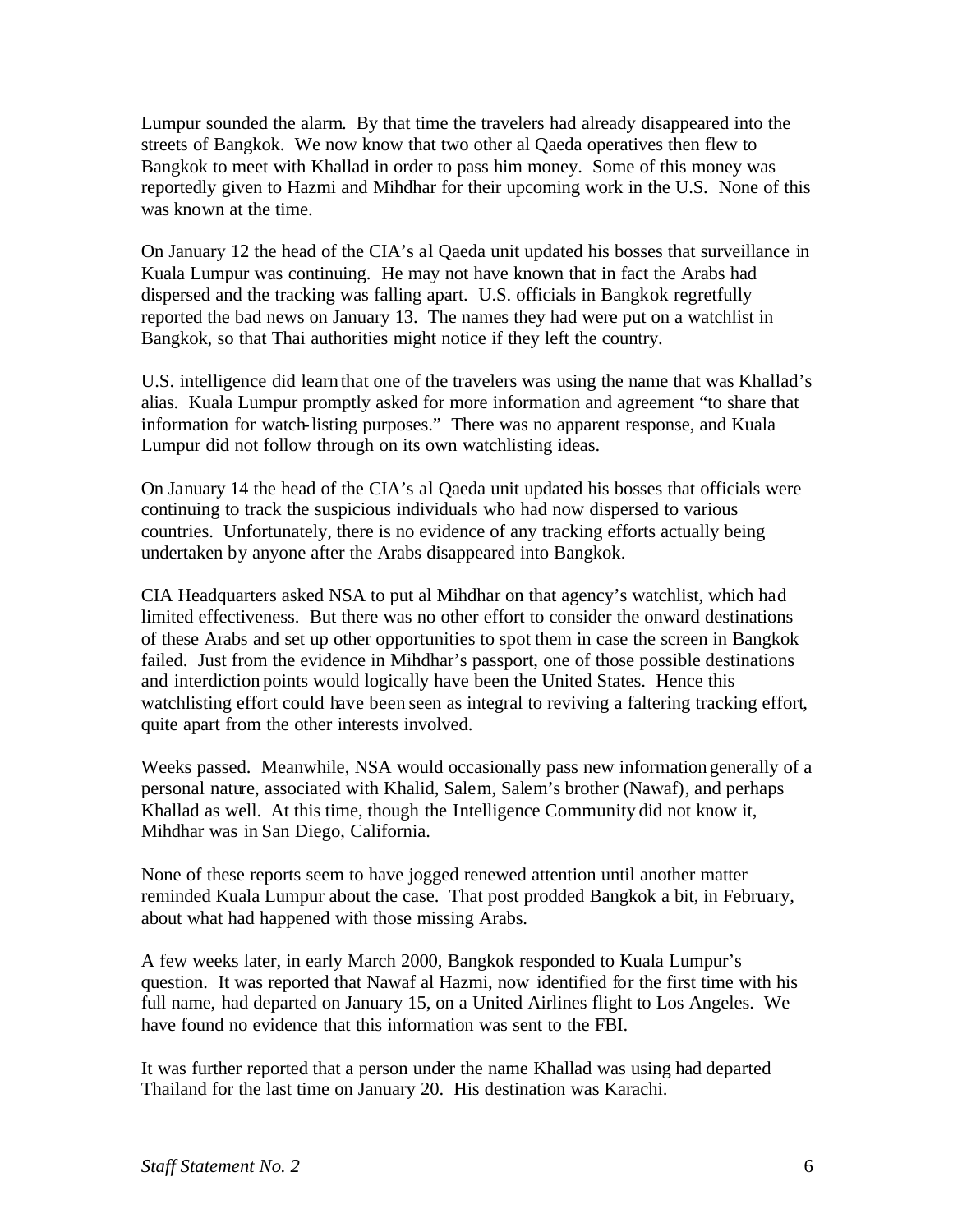As for Khalid al Mihdhar, his arrival on January 8 had been noted, but there was no record of his departure. In fact Mihdhar had been on the United flight to Los Angeles with Hazmi on January 15.

We presume this departure information was obtained back in January, on the days that these individuals made their departures. Because these names were watchlisted with the Thai authorities, we cannot yet explain the delay in reporting this news. But, since nothing particular was done with this information even in March, we cannot attribute much significance to this failure alone.

By March 2000 Mihdhar and Hazmi had already established their residence in San Diego. No one knew this at the time, because no follow up was done with any of this information until much later.

In January 2001, while working on the Cole attack, the CIA received information that Khallad had attended the meeting in Kuala Lumpur. As Director Tenet testified publicly before the Joint Inquiry, the Kuala Lumpur meetings "took on greater significance" because this information placed the Arabs who were there with a known al Qaeda operative. This discovery, however, did not lead to any fresh effort to pick up the trail of Mihdhar and Hazmi. By that time Mihdhar had left the United States and returned to Yemen. But if a retrospective of existing information had been conducted at this point, Hazmi might have been tracked down in the United States. And there would still have been time to watchlist Mihdhar before he obtained a new United States visa and reentered the U.S. to join in the 9/11 attacks.

Finally, in the summer of 2001, a thoughtful CIA official detailed to the FBI, working with an FBI employee detailed to the CIA, did some energetic detective work that at last unearthed and reexamined these old puzzle pieces. It became apparent that both Mihdhar and Hazmi were in the United States. They were watchlisted in late August 2001.

It was then too late to catch Mihdhar before he got another visa and returned to the United States to rejoin the operation. The connection to Salem al Hazmi, Nawaf's younger brother, had never been made, so there was no effort to track his movements while in Yemen, watchlist him before he obtained his visa, or catch him as he entered the United States on a Swissair flight to New York in June 2001. The search in the United States for Nawaf al Hazmi and Mihdhar began. It had gotten off to a stuttering, quarrelsome start by September 11.

#### **The Watchlisting Issue**

The Department of State initiated and sponsored the U.S. government's only pre-9/11 watchlist solely dedicated to catching terrorists. This list, called TIPOFF, was created in 1987 by an unassuming and enterprising public servant named John Arriza, who still helps sustain the program, which is now considerably expanded. The program was meant to keep terrorists from getting visas, of course. But, as the name implies, it also was a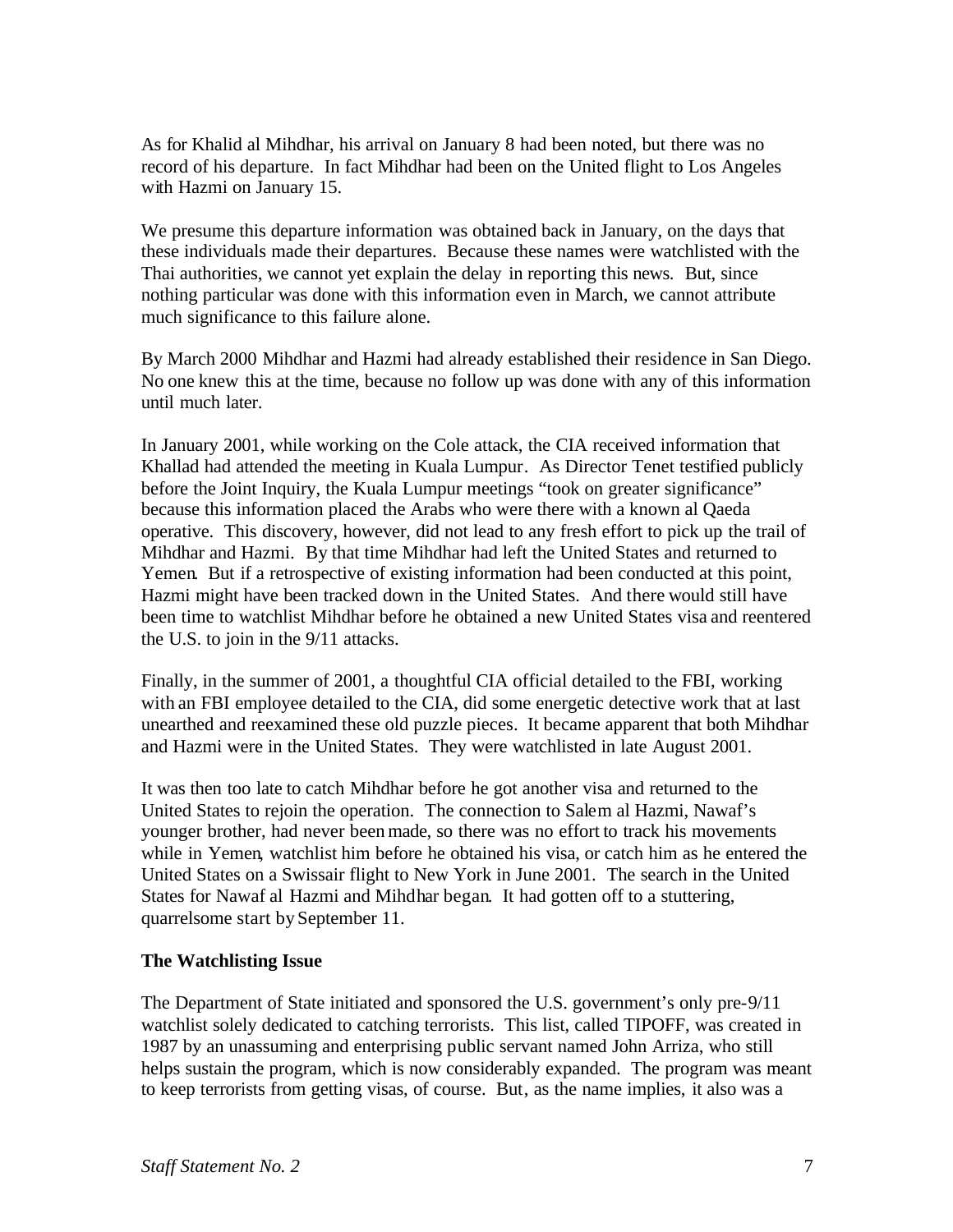system to tip off intelligence and law enforcement agencies that a suspected terrorist was attempting to come to the United States.

Any overseas post that obtained appropriate derogatory information about an individual had been told to enter it into TIPOFF by sending the appropriate cable. If the State Department's Bureau of Intelligence and Research saw the information, they could and often did take the initiative to add the individual into TIPOFF. In 2001 the State Department provided more source documents for TIPOFF than any other agency, more than 2,000.

In December 1999 CIA Headquarters had repeated this guidance to its posts overseas, which technically also included its al Qaeda unit at Headquarters. In 2001 CIA provided more than 1,500 source documents to TIPOFF. It was CIA Headquarters that finally nominated Hazmi and Mihdhar for inclusion in TIPOFF.

Sharing of information with the FBI was vital from an intelligence perspective, if the individuals were coming into the United States. But FBI did not maintain the terrorist watchlist. That was the State Department's job. FBI could contribute names like everyone else. In 2001 the FBI provided about 60 source documents for TIPOFF, fewer than were obtained from the public media, and a number approximately equivalent to the contribution that year from the Australian intelligence service.

It is worth noting that the Federal Aviation Administration's own 'no-fly' list was totally independent from TIPOFF. Few names were on this no-fly list. So, before 9/11, adding someone to TIPOFF would not have any particular effect on their ability to board a commercial flight inside the United States. So, to be specific, adding Hazmi and Mihdhar to TIPOFF did not put them on a no-fly list, and did not keep them from flying on September 11.

Therefore, in thinking about the question of accountability, that potential list tends to expand to everyone. In effect, though, this means no one. At the time of the Joint Inquiry report, the general assumption was that the responsibility rested with some working-level official at CIA Headquarters. Yet, as we can see, many of the recipients of those January 2000 cables could have done their part. Kuala Lumpur thought about it. And so on.

That is why we think this issue must be examined from a broader perspective, that of the overall management of transnational intelligence operations. After all, why would the watchlisting make a difference? One purpose would have been to turn Hazmi and Mihdhar back when they reached Los Angeles, in effect throwing them back into the sea. That would have served one purpose. But it might not have prevented any attacks.

We think it may be more interesting to consider the intelligence mission. Remember why "TIPOFF" had that name. The intelligence mission was why the suspects were tracked in Malaysia rather than being detained and deported. If the FBI had been given the opportunity to monitor Hazmi and Mihdhar in California, and had been patient for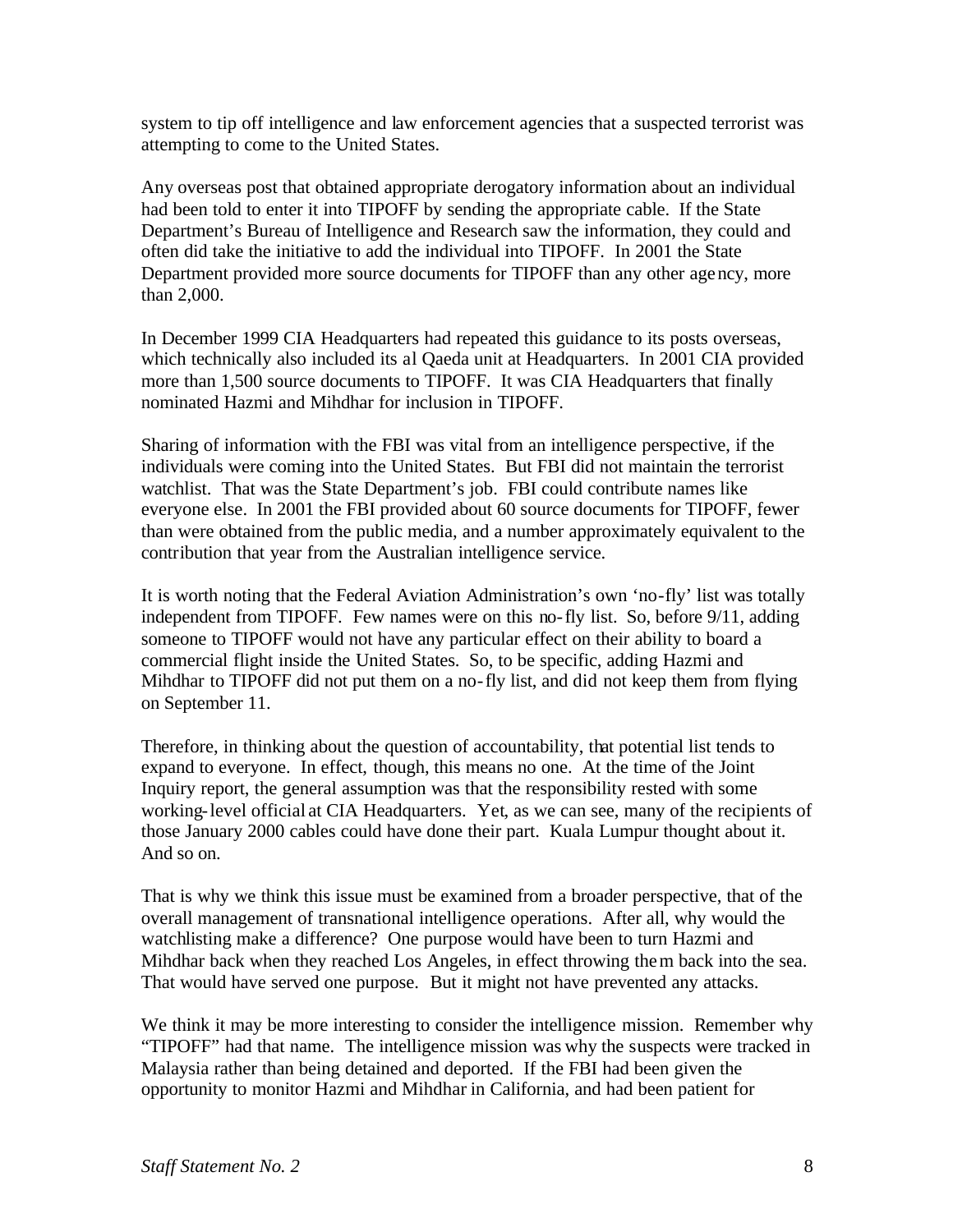months, or a year, then some larger results might have been possible, even after Mihdhar left. The universe of possibilities expands after Hani Hanjour joined Hazmi in December 2000, after which the two of them lived in Phoenix for several months before driving across the country and linking up with other future hijackers in northern Virginia. Up to this point all of these hijackers named so far were involved in the hijacking of American Airlines 77, which hit the Pentagon. But in northern Virginia they linked up with a hijacker who would join the team assigned to United 175, thus creating a possible opportunity to penetrate the other teams associated with the "Hamburg cell" as well.

These are difficult 'what ifs.' It is possible that the Intelligence Community might have judged that the risks of conducting such a prolonged intelligence operation were too high—the risk of losing track of potential terrorists, for example. It is possible that the pre-9/11 FBI would not have been judged capable of conducting such an operation. But surely the Intelligence Community would have preferred to have the chance to make these choices. That is why we see this as an intelligence story—and a challenge for Intelligence Community management.

#### **Management of a Transnational Case**

In trying to second-guess the management of intelligence operations, the staff feels humbled as we encounter the experience and hard work of so many of the officials we have interviewed. Although we have some very seasoned intelligence professionals on our staff, we have listened hard to what the serving officials have told us. As you can see, these people cared deeply about combating terrorism. They have poured much of their life energy into this cause. And we believe that many of them were working in a system that was not well designed to take full advantage of their accumulated talents.

From the detail of this case, one can see how hard it is for the Intelligence Community to assemble enough of the puzzle pieces gathered by different agencies to make some sense from them, and then coordinate needed action—to collect or to disrupt. It is especially hard to do all this in a transnational case. This was, and is, a challenge for management.

In this case, there appears to have been at least two strategic errors in management. First, the managers of the case failed to get an all source background analysis of the players, canvassing what all agencies might know so they could assemble the best possible picture for action. This omission is already evident by the end of December 1999.

The second strategic error was that the managers of the case did not systematically set up ways to track the hijackers as they moved in predictable directions. Even if they slipped through the net in Bangkok, it was foreseeable that a traveler with a U.S. visa in his passport might seek to visit the United States. No one had the clear job of insuring that all the likely routes were covered.

Who had the job of managing the case to make sure these things were done? One answer is that everyone had the job. That was the perspective the Commission heard in its interview of the CIA's Deputy Director for Operations, James Pavitt. Deputy Director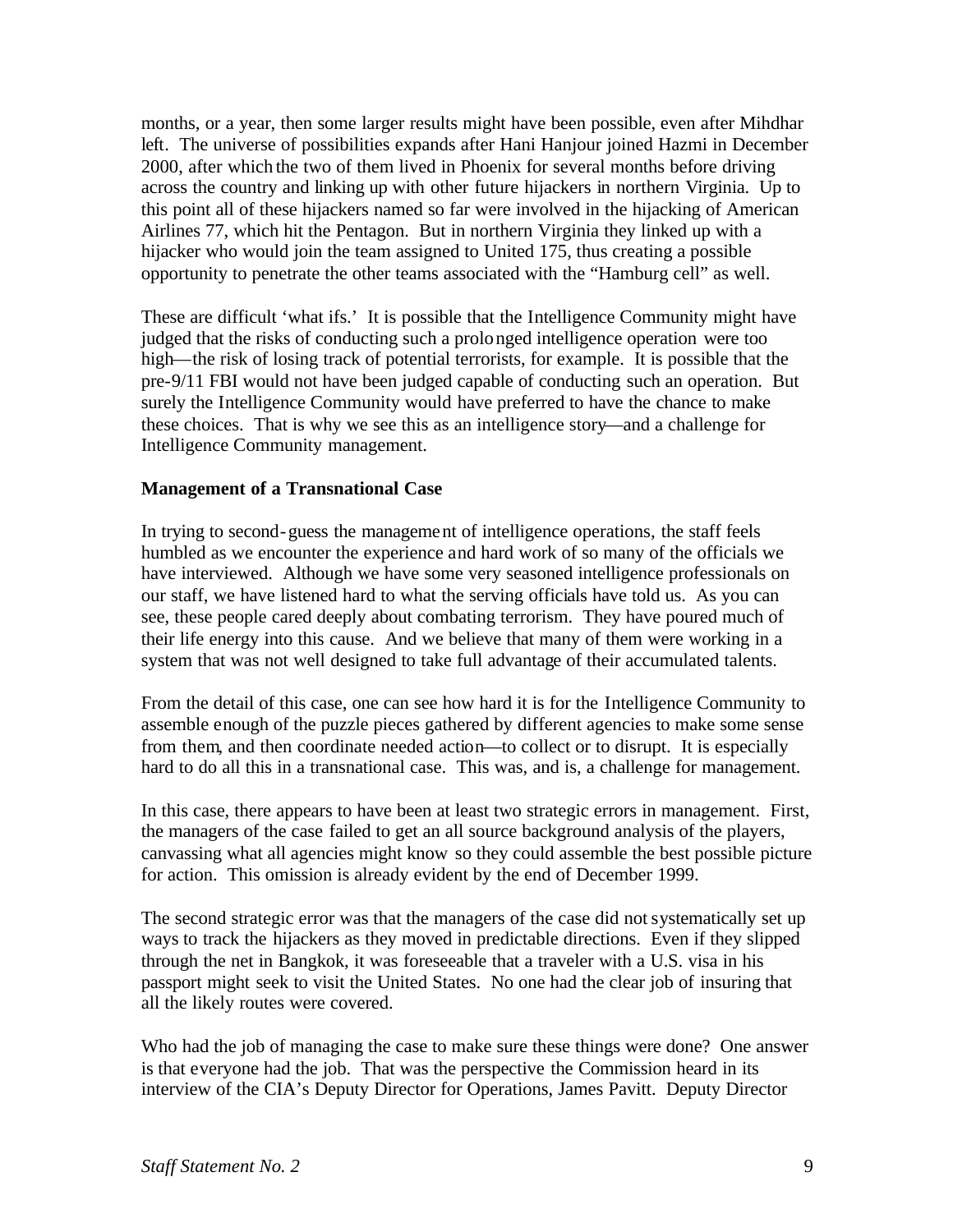Pavitt has been at or near the top of this Directorate for about six and a half years. He stressed that the responsibility resided with all involved. Above all he stressed the primacy of the field. The field had the lead in managing operations. The job of Headquarters, he stressed, was to support the field, and do so without delay. If the field asked for information or other support, the job of Headquarters was to get it—right away.

This is a traditional perspective on operations and, traditionally, it has great merit. It reminded us of the FBI's pre-9/11 emphasis on the primacy of their Field Offices. When asked about how this traditional structure would adapt to the challenge of managing a transnational case, one that hopped from place to place as this one did, the Deputy Director argued that all involved were responsible for making it work. He underscored the responsibility of the particular field location where the suspects were being tracked at any given time. On the other hand, he also said that the Counterterrorism Center was supposed to "manage all the moving parts," while what happened on the ground was the responsibility of managers in the field.

With this background, it is easier to understand why the way Headquarters handled this case may not have been so unusual. As pointed out this morning, travel intelligence was not seen as a central concern. Headquarters tended to support and facilitate, trying to make sure everyone was in the loop. From time to time a particular post would push one way, or Headquarters would urge someone to do something, but Headquarters never really took responsibility for the successful management of this case. Hence the managers at Headquarters did not realize that the two strategic errors cited above had occurred, and they scarcely knew that the case had fallen apart.

The director of the Counterterrorism Center at the time, Cofer Black, recalled to us that this operation as one among many and that, at the time, "it was considered interesting, but not heavy water yet." He recalls the failure to get the word to Bangkok fast enough, but has no evident recollection of why the case then dissolved, unnoticed.

Going the next level down, the director of the al Qaeda unit in CIA at the time recalled to us that he did not think it was his job to direct what should or should not be done. He did not pay attention when the individuals dispersed and things fell apart. He would not have expected NSA to do the retrospective work in its own database. But he was uncertain of his own authority to order them to do it. There was no conscious decision to stop the operation after the trail was temporarily lost in Bangkok. But he acknowledged that perhaps there had been a letdown after the extreme tension and long hours in the period of the Millennium Alert.

We believe both Mr. Black and the former al Qaeda unit head are capable veterans of the Directorate of Operations, among the best the Agency has produced. Therefore we find these accounts more telling about the system than about the people. In this system no one was managing the effort to insure seamless handoffs of information or develop an overall interagency strategy for the operation.